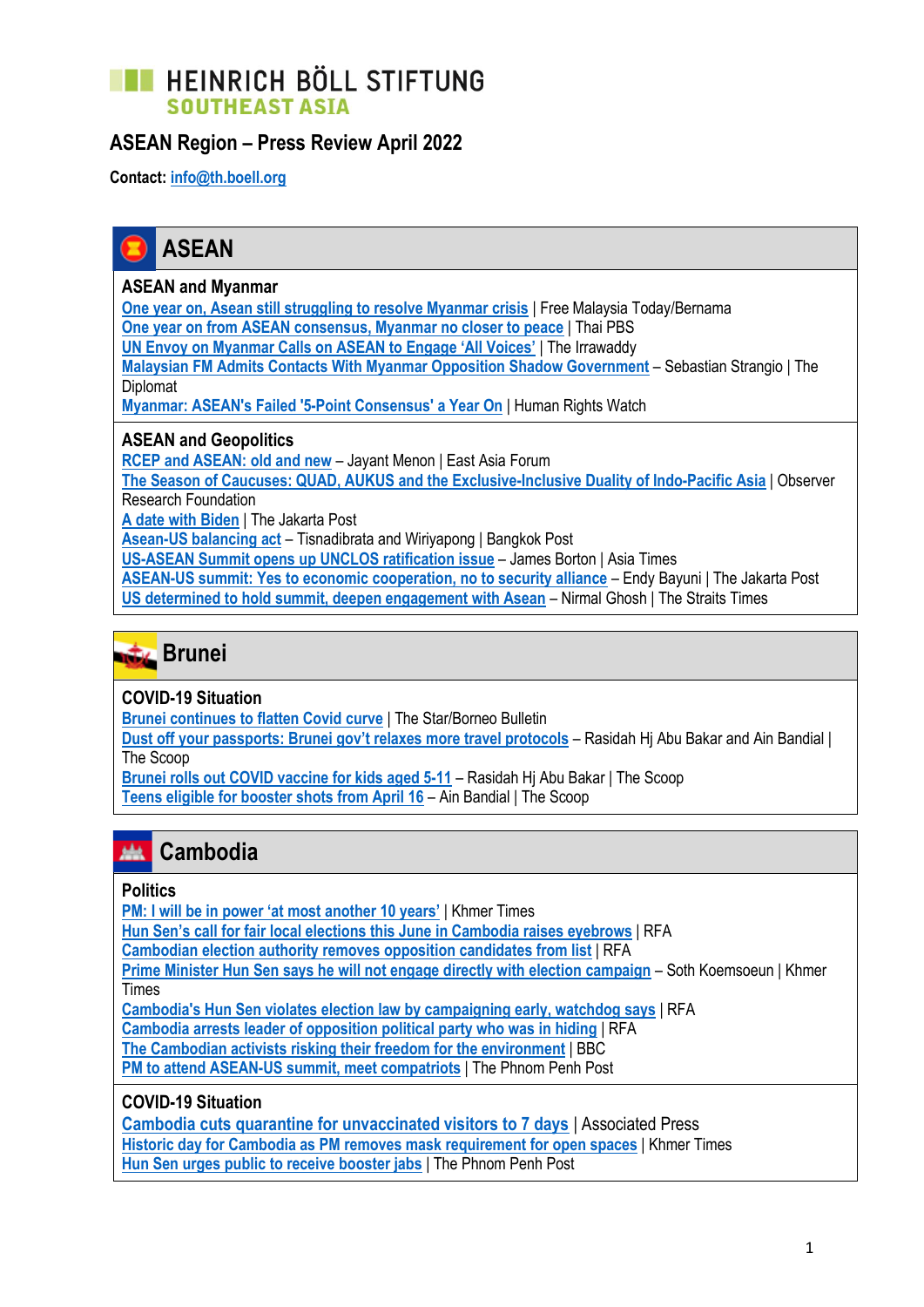## **Indonesia**

#### **Politics**

**[No Indonesia term extension plans: Jokowi](https://7news.com.au/politics/no-indonesia-term-extension-plans-jokowi-c-6405550)** – Niniek Karmini | 7 News

**[Say It Ain't So, Joko: No Third Term for Widodo](https://fulcrum.sg/say-it-aint-so-joko-no-third-term-for-widodo/)** – Julia Lau | Fulcrum

**Indonesia's Jokowi Denies P[lan to Extend His Term Beyond 2024](https://thediplomat.com/2022/04/indonesias-jokowi-denies-plan-to-extend-his-term-beyond-2024/)** – Sebastian Strangio | The Diplomat **[Indonesian oligarchs are defending their wealth at](https://indonesiaatmelbourne.unimelb.edu.au/indonesian-oligarchs-are-defending-their-wealth-at-the-cost-of-democracy/) the cost of democracy** – Yassar Aulia | Indonesia at Melbourne

**[Hundreds in Jakarta Protest Talk of 2024 Election Delay](https://thediplomat.com/2022/04/hundreds-in-jakarta-protest-talk-of-2024-election-delay/)** – Fadlan Syam and Niniek Karmini | The Diplomat

#### **Indonesia bans palm oil exports**

**[Indonesia suspends all exports of palm oil](https://www.bangkokpost.com/business/2301854/indonesia-suspends-all-exports-of-palm-oil)** | Bangkok Post/AFP

**[Indonesia stuns markets as it widens ban to include CPO, refined palm oil](https://www.reuters.com/world/asia-pacific/indonesias-palm-oil-industry-braces-upcoming-export-ban-2022-04-27/)** – Bernadette Christina and Fransiska Nangoy | Reuters

**[Indonesia's Indrawati says palm oil export ban will hurt other countries, but necessary](https://www.reuters.com/business/energy/indonesias-indrawati-says-palm-oil-export-ban-will-hurt-other-countries-2022-04-22/)** – David Lawder and Andrea Shalal | Reuters

**[Indonesia's palm oil ban threatens further global food inflation](https://asia.nikkei.com/Business/Markets/Commodities/Indonesia-s-palm-oil-ban-threatens-further-global-food-inflation)** – Shibata, Damayanti and Sharma | Nikkei Asia **[Palm oil is in half your groceries. Here's why prices might shoot up](https://edition.cnn.com/2022/04/26/business/palm-oil-indonesia-export-ban-explainer-intl-hnk/index.html)** – Michelle Toh | CNN

#### **COVID-19 Situation**

**[Some 400.5 million COVID-19 vaccine doses administered in Indonesia](https://en.antaranews.com/news/227373/some-4005-million-covid-19-vaccine-doses-administered-in-indonesia)** | Antara News **[Study shows 99% on Indonesia's most populous island have COVID antibodies](https://www.reuters.com/world/asia-pacific/study-shows-99-indonesias-most-populous-island-have-covid-antibodies-2022-04-18/)** | Reuters **[The sleeping giant awakens: Indonesia reopens to the world](https://www.thejakartapost.com/opinion/2022/04/18/the-sleeping-giant-awakens-indonesia-reopens-to-the-world.html) –** Terence Wang and Aditya Akbar | The Jakarta Post

# **Laos**

#### **Energy and Infrastructure Development**

**[Another Mekong River dam in Laos begins review process](https://www.rfa.org/english/news/laos/phou-ngoy-dam-04272022184005.html)** | RFA

**[As Lao dam plans progress, farmers worry about compensation for lost land](https://www.rfa.org/english/news/laos/mekong-dams-04132022102145.html)** | RFA

**[Death of last river dolphin in Laos rings alarm bells for Mekong population](https://news.mongabay.com/2022/04/death-of-last-river-dolphin-in-laos-rings-alarm-bells-for-mekong-population/)** – Carolyn Cowan | Mongabay

**[CKP to build hydropower plant near Luang Prabang](https://www.bangkokpost.com/business/2293330/ckp-to-build-hydropower-plant-near-luang-prabang)** – Yuthana Praiwan | Bangkok Post

**[Laos' logistics vision for ASEAN: All rails lead to Vientiane](https://asia.nikkei.com/Business/Transportation/Laos-logistics-vision-for-ASEAN-All-rails-lead-to-Vientiane)** – Marimi Kishimoto | Nikkei Asia

**[Laos-China Railway sees brisk passenger, cargo transport over inaugural four months](https://www.thestar.com.my/aseanplus/aseanplus-news/2022/04/04/laos-china-railway-sees-brisk-passenger-cargo-transport-over-inaugural-four-months)** | The Star/Xinhua

#### **COVID-19 Situation**

**[Laos Covid-19 infections continue downward trend despite New Year celebration](https://www.thestar.com.my/aseanplus/aseanplus-news/2022/04/26/laos-covid-19-infections-continue-downward-trend-despite-new-year-celebration)** | The Star/The Laotian Times **[Lao govt mulls full re-opening for foreign tourists](https://borneobulletin.com.bn/lao-govt-mulls-full-re-opening-for-foreign-tourists/)** | Borneo Bulletin/Vientiane Times **[Travellers to Laos required to take Covid-19 test on arrival](https://www.thestar.com.my/aseanplus/aseanplus-news/2022/04/24/travellers-to-laos-required-to-take-covid-19-test-on-arrival)** | The Star/Xinhua **[Laos ranked last in Nikkei Covid-19 Recovery Index; Cambodia placed second overall](https://www.thestar.com.my/aseanplus/aseanplus-news/2022/04/11/laos-ranked-last-in-nikkei-covid-19-recovery-index-cambodia-placed-second-overall)**

# **Malaysia**

#### **Politics**

**[Malaysian opposition hit by doubts over leader Anwar as polls loom](https://asia.nikkei.com/Politics/Malaysian-opposition-hit-by-doubts-over-leader-Anwar-as-polls-loom)** – P Prem Kumar | Nikkei Asia **Malaysian politics: Is Anwar-[Najib debate a sign the country is hurtling back to 'Game of Thrones' style of](https://www.scmp.com/week-asia/politics/article/3175071/malaysian-politics-anwar-najib-debate-sign-country-hurtling-back)  [politics?](https://www.scmp.com/week-asia/politics/article/3175071/malaysian-politics-anwar-najib-debate-sign-country-hurtling-back)** – Hadi Azmi | SCMP

**[UMNO picks Ismail Sabri Yaakob as prime minister candidate for next Malaysia general election](https://www.channelnewsasia.com/asia/malaysia-umno-ismail-sabri-yaakob-prime-minister-candidate-ge15-2626711)** | CNA

**[Power plays: How different parties in Malaysia stack up with a possible election this year](https://www.straitstimes.com/asia/se-asia/power-plays-how-different-parties-in-malaysia-stack-up-with-a-possible-election-this-year)** – Ram Anand, Shannon Teoh and Hazlin Hassan | The Straits Times

**[How to save the opposition from an Umno-BN onslaught](https://www.freemalaysiatoday.com/category/opinion/2022/04/26/how-to-save-the-opposition-from-an-umno-bn-onslaught/)** – Murray Hunter and Lim Teck Ghee | Free Malaysia **Todav** 

**[The 'Malay Protector' Debate: Spirited But Short on Substance](https://fulcrum.sg/the-malay-protector-debate-spirited-but-short-on-substance/)** – Lee Hwok-Aun | Fulcrum

#### **COVID-19 Situation**

**[Malaysia Scraps Covid Tests for Travelers, Outdoor Mask Mandate](https://www.bloombergquint.com/onweb/malaysia-scraps-covid-tests-for-travelers-outdoor-mask-mandate)** – Anisah Shukry | Bloomberg Quint **[More than 200,000 visitors from Singapore have entered Malaysia since Apr 1](https://www.channelnewsasia.com/asia/singapore-malaysia-200-000-visitors-border-reopening-covid-19-2648786)**: Tourism minister | CNA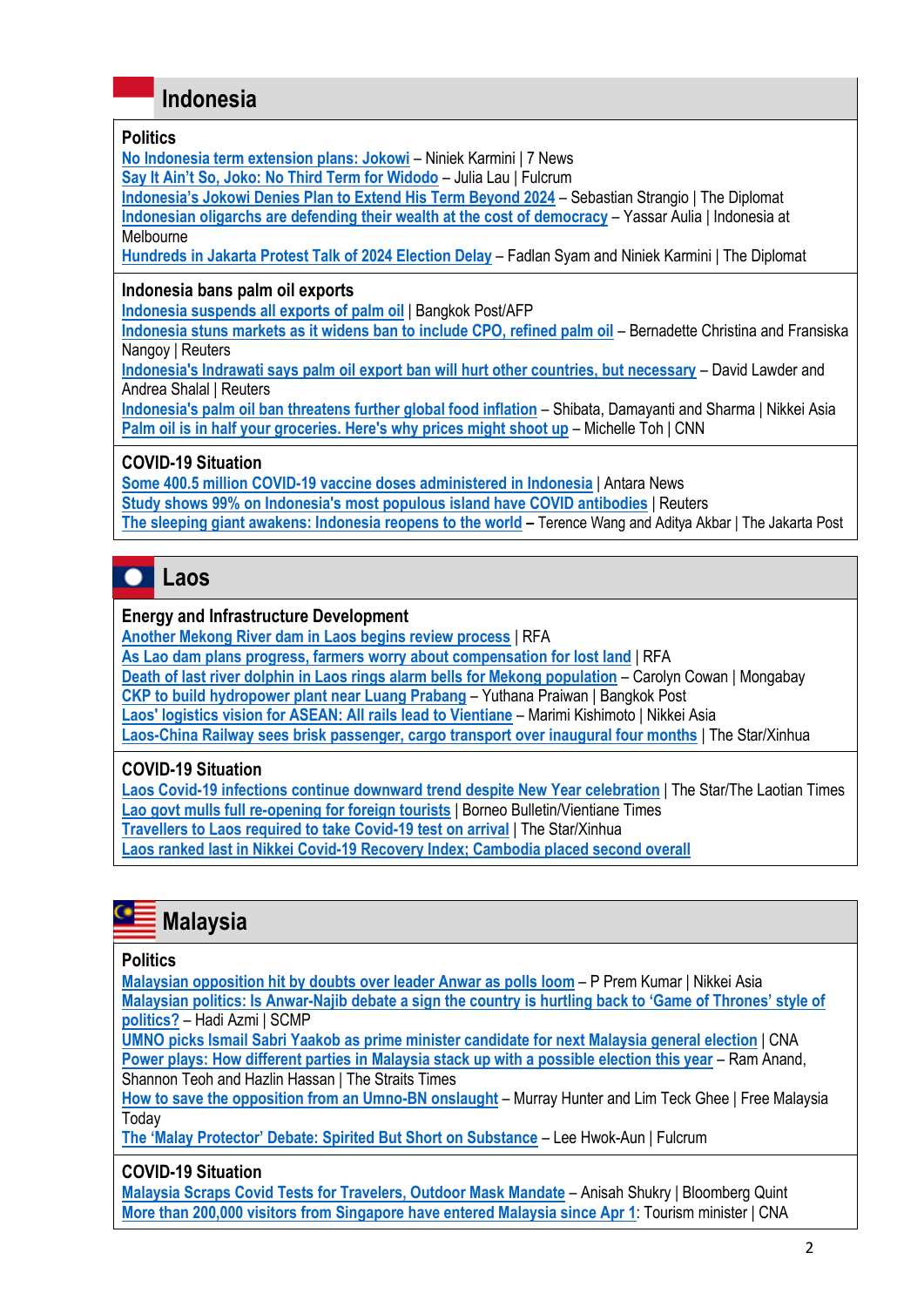**[7 things to know about eased COVID-19 health protocols in Malaysia next month](https://www.channelnewsasia.com/asia/malaysia-7-things-eased-covid19-protocols-may-1-2652736)** – Rashvinjeet S. Bedi | CNA **[Malaysia gives nod for second Covid-19 booster to seniors with comorbid conditions, travelers](https://www.straitstimes.com/asia/se-asia/malaysia-gives-nod-for-second-covid-19-booster-to-seniors-with-comorbid-conditions-travellers)** | The Straits Times/TheStar

#### **Myanmar**  x

#### **Political Situation/Coup**

**[Myanmar's Suu Kyi handed five-year jail term for graft](https://www.reuters.com/world/asia-pacific/myanmars-suu-kyi-handed-5-year-jail-term-corruption-2022-04-27/)** – Martin Petty | Reuters

**[Aung San Suu Kyi Found Guilty in Myanmar Ahead of Biden Summit](https://www.nytimes.com/2022/04/27/world/asia/myanmar-coup-trial-aung-san-suu-kyi.html)** | The New York Times **[Engulfed with Mounting Resistance, Myanmar Junta Boss Calls for Peace Talks](https://www.irrawaddy.com/news/burma/engulfed-with-mounting-resistance-myanmar-junta-boss-calls-for-peace-talks.html)** | The Irrawaddy **[Ethnic Armed Organizations Reject Myanmar Junta Peace Talk Bid](https://thediplomat.com/2022/04/ethnic-armed-organizations-reject-myanmar-junta-peace-talk-bid/)** – Sebastian Strangio | The Diplomat **[Myanmar Junta Officially Endorses Militias to Attack Anti-Regime Civilians](https://www.irrawaddy.com/news/burma/myanmar-junta-officially-endorses-militias-to-attack-anti-regime-civilians.html)** | The Irrawaddy **[Interest in Regime's Planned Election Reveals China and India's Disguised Support for Myanmar Junta](https://www.irrawaddy.com/news/burma/interest-in-regimes-planned-election-reveals-china-and-indias-disguised-support-for-myanmar-junta.html)** | The Irrawaddy

### **COVID-19 Situation**

**[Myanmar's Yangon int'l airport reopens after two-year suspension](https://en.vietnamplus.vn/myanmars-yangon-intl-airport-reopens-after-twoyear-suspension/225169.vnp)** | Vietnam Plus **[Myanmar issues guidelines for incoming travellers before international flight resumption](https://www.thestar.com.my/aseanplus/aseanplus-news/2022/04/11/myanmar-issues-guidelines-for-incoming-travellers-before-international-flight-resumption)** | The Star/Xinhua **[Tourists urged to avoid Myanmar as junta prepares to reopen to world](https://www.theguardian.com/world/2022/apr/04/everything-is-not-ok-here-tourists-urged-to-avoid-myanmar-as-junta-prepares-to-reopen-to-world#:~:text=Foreign%20tourists%20have%20been%20urged,food%20shortages%20and%20regular%20blackouts.)** – Rebecca Root | The Guardian **[Myanmar's Covid Crisis Needs Thai Cooperation for Cross](https://www.irrawaddy.com/opinion/analysis/myanmars-covid-crisis-needs-thai-cooperation-for-cross-border-vaccine-aid.html)-Border Vaccine Aid** – Tom Fawthrop | The Irrawaddy

**Junta Jails Myanmar's COVID[-19 Vaccine Chief for Protecting International Aid Money from Seizure](https://www.irrawaddy.com/news/burma/junta-jails-myanmars-covid-19-vaccine-chief-for-protecting-international-aid-money-from-seizure.html)** | The Irrawaddy

# **Philippines**

#### **Philippine Election 2022**

**[Overseas voting begins for 2022 Philippine elections](https://www.rappler.com/nation/elections/overseas-voting-begins-2022-philippine-polls/)** – Michelle Abad | Rappler

**[One Woman Is Trying to Prevent the Revival of a Marcos Dynasty](https://www.bloomberg.com/news/articles/2022-04-28/one-woman-stands-in-way-of-a-marcos-revival-in-the-philippines)** – Ditas B Lopez and Andreo Calonzo | **Bloomberg** 

**[The Marcos revival: How late Philippine dictator's son went from exile to election favorite](https://asia.nikkei.com/Spotlight/The-Big-Story/The-Marcos-revival-How-late-Philippine-dictator-s-son-went-from-exile-to-election-favorite)** – Cliff Venzon | Nikkei Asia

**[Philippines' Marcos hails 'genius' father as presidential election nears](https://www.reuters.com/world/asia-pacific/philippines-marcos-hails-genius-father-presidential-election-nears-2022-04-26/)** | Reuters

**[Marcos solidifies lead](https://www.manilatimes.net/2022/04/28/news/national/marcos-solidifies-lead/1841559)** – Catherine S. Valente | The Manila Times

**[Philippines Presidential Election a Rematch Between Late Dictator's Son, Democratic Leader](https://www.voanews.com/a/philippines-presidential-election-a-rematch-between-late-dictator-s-son-democratic-leader/6543717.html)** | VOA

**[Is the Philippines ready for another Duterte?](https://www.washingtonpost.com/world/2022/04/27/sara-duterte-philippines-presidential-election/)** – Regine Cabato | The Washington Post

**[How Long Will Rodrigo Duterte Remain Neutral in the Philippine Election?](https://thediplomat.com/2022/04/how-long-will-rodrigo-duterte-remain-neutral-in-the-philippine-election/)** – Mong Palatino | The Diplomat **[Why Corruption Thrives in the Philippines](https://www.cfr.org/blog/philippines-election-critical-moment-philippine-democracy)** – Daniel Bruno Davis | Foreign Policy

### **COVID-19 Situation**

**[Philippines detects 1st case of Omicron subvariant BA.2.12](https://www.rappler.com/nation/philippines-detects-omicron-subvariant-ba-2-12-april-27-2022/)** – Bonz Magsambol | Rappler

**[DOH: PH's first Omicron subvariant case a fully vaxxed, asymptomatic person](https://newsinfo.inquirer.net/1588876/doh-phs-first-omicron-subvariant-case-a-fully-vaxxed-asymptomatic-person)** – Cathrine Gonzales | Inquirer

**[Gov't urged to again isolate new arrivals](https://newsinfo.inquirer.net/1589685/govt-urged-to-again-isolate-new-arrivals)** – Kathleen de Villa | Inquirer

**[Philippines starts rollout of second booster dose against COVID](https://www.reuters.com/world/asia-pacific/philippines-starts-rollout-second-booster-dose-against-covid-2022-04-25/)** | Reuters

**[PH tourism rising on its feet as COVID rules ease](https://newsinfo.inquirer.net/1586541/ph-tourism-rising-on-its-feet-as-covid-rules-ease)** – Kurt Dela Peña | Inquirer

## **Singapore**

 $e_{\mathbb{C}}$ 

### **Lawrence Wong the next Prime Minister of Singapore**

**[Lawrence Wong is Singapore's presumptive next prime minister](https://www.economist.com/asia/2022/04/23/lawrence-wong-is-singapores-presumptive-next-prime-minister)** | The Economist **[Singapore's new PM-in-waiting: Who is Lawrence Wong?](https://asia.nikkei.com/Politics/Singapore-s-new-PM-in-waiting-Who-is-Lawrence-Wong)** – Suruga and Iwamoto | Nikkei Asia **[Singapore's PM heir apparent Wong takes global stage on US trip](https://www.freemalaysiatoday.com/category/world/2022/04/26/singapores-pm-heir-apparent-wong-takes-global-stage-on-us-trip)** | Free Malaysia Today/Nikkei **[Singapore's ruling PAP signals finance minister Lawrence Wong will be next PM](https://www.scmp.com/week-asia/article/3174293/singapores-ruling-pap-signals-finance-minister-lawrence-wong-will-be-next)** – Bhavan Jaipragas and Kok Xinghui | SCMP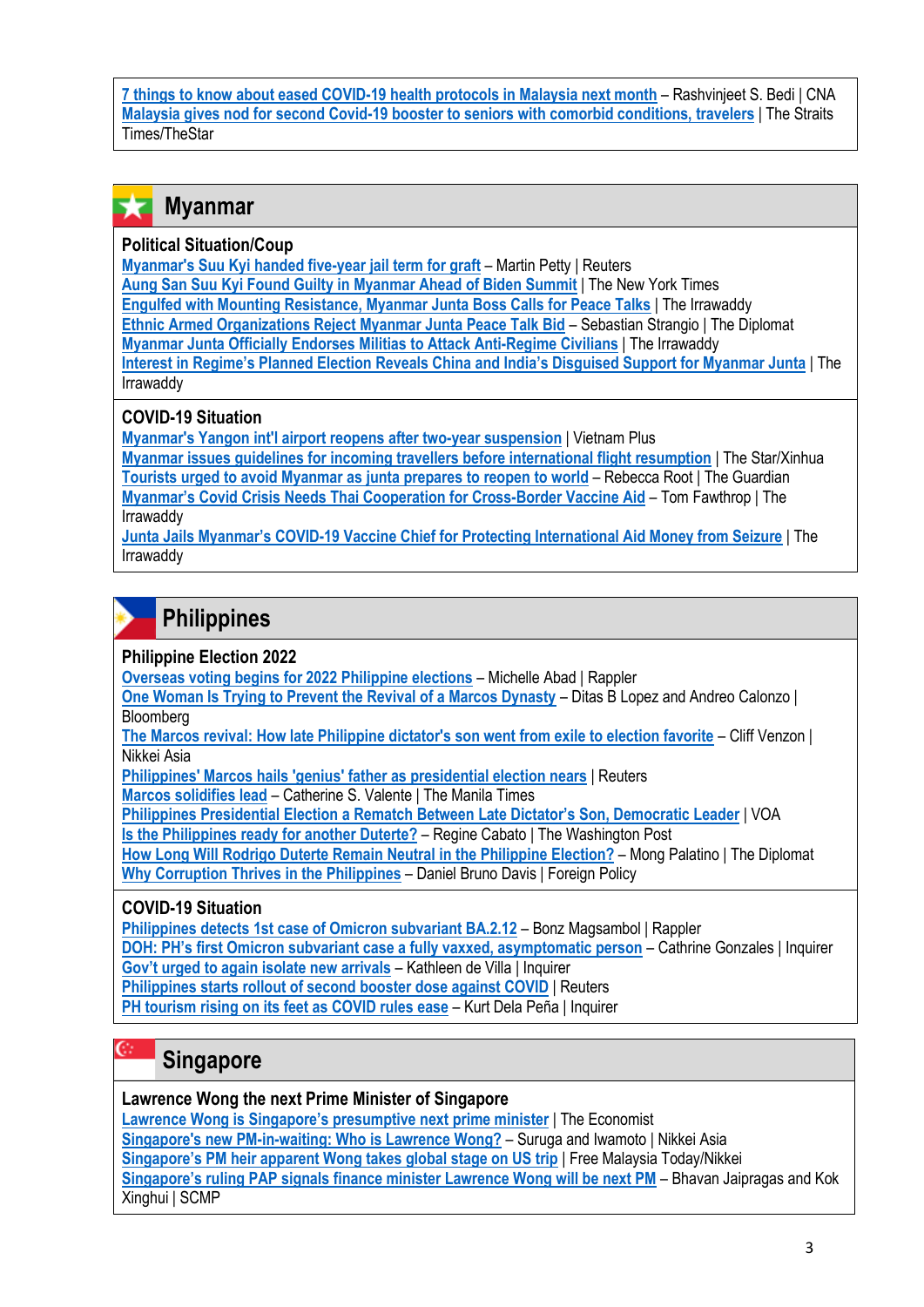**[Lawrence Wong's leadership amid COVID-19 pandemic helped elevate him to top post: Observers](https://www.channelnewsasia.com/singapore/lawrence-wong-4g-leader-analysts-2626466)** – Matthew Mohan | CNA

#### **COVID-19 Situation**

**[Easing of Covid-19 measures will bring Singapore almost all the way to how things were before: PM Lee](https://www.straitstimes.com/singapore/easing-of-covid-19-measures-will-bring-singapore-almost-all-the-way-to-how-things-were-before-pm-lee)** – Hariz Baharudin | The Straits Times

**[Group size limits, safe distancing requirements lifted in schools as COVID-19 measures eased: MOE](https://www.channelnewsasia.com/singapore/safe-management-measures-school-ihl-relaxed-april-26-2648736)** – Ang Hwee Min | CNA

**[Singapore announces major easing of Covid-19 rules from April 26: What you need to know](https://www.straitstimes.com/singapore/singapore-announces-major-easing-of-covid-19-rules-from-april-26-what-you-need-to-know)** – Goh Yan Han | The Straits Times

**[Fully vaccinated travellers no longer need COVID-19 test to enter Singapore from Apr 26](https://www.channelnewsasia.com/singapore/covid-19-fully-vaccinated-no-need-pre-departure-tests-enter-singapore-2641161)** – Cheryl Lin | CNA

## **Thailand**

#### **Politics**

**[Prayut will answer opposition questions during censure showdown: govt spokesman](https://www.nationthailand.com/in-focus/40014969)** | The Nation **[Prinn Panitchpakdi: Rising star of Thai politics eclipsed by sex offence claims](https://www.thaipbsworld.com/prinn-panitchpakdi-rising-star-of-thai-politics-eclipsed-by-sex-offence-claims/)** | Thai PBS **['Repression breeds defiance': Thai activists unbowed by](https://www.aljazeera.com/news/2022/4/7/repression-breeds-defiance-thai-activists-unbowed-by-detention)** detention – Caleb Quinley | Al Jazeera **[Thaksin's daughter repeats call for landslide in next election](https://www.bangkokpost.com/thailand/politics/2299578/thaksins-daughter-repeats-call-for-landslide-in-next-election)** | Bangkok Post **[The Return of Shinawatra in Thai politics?](https://www.asiamediacentre.org.nz/features/the-return-of-shinawatra-in-thai-politics/)** – Purawich Watanasukh | Asia Media Centre **[The local politics of Thai soft power](https://www.bangkokpost.com/opinion/opinion/2302082/the-local-politics-of-thai-soft-power)** – Thitinan Pongsudhirak | Bangkok Post

#### **Bangkok Governor Election**

**[Bangkok to hold gubernatorial election for first time in 9 years](https://asia.nikkei.com/Politics/Bangkok-to-hold-gubernatorial-election-for-first-time-in-9-years)** – Apornrath Phoonphongphiphat | Nikkei Asia **[Bangkok gubernatorial candidates continue to campaign on Wednesday](https://www.thaipbsworld.com/bangkok-gubernatorial-candidates-continue-to-campaign-on-wednesday/)** | Thai PBS **[Chadchart ahead in race for Bangkok governor](https://www.nationthailand.com/in-focus/40014973)** | The Nation **[Homelessness and women's safety: Huge problems Bangkok governor hopefuls won't touch](https://www.thaipbsworld.com/homelessness-and-womens-safety-huge-problems-bangkok-governor-hopefuls-wont-touch/)** | Thai PBS

#### **COVID-19 Situation**

**[Thailand Scraps Covid Testing Mandate to Lure More Tourists](https://www.bloomberg.com/news/articles/2022-04-22/thailand-set-to-ease-covid-testing-rules-to-lure-more-tourists)** – Anuchit Nguyen | Bloomberg **[Thailand Pass to end on June 1](https://www.bangkokpost.com/business/2301714/thailand-pass-to-end-on-june-1)** – Dusida Worrachaddejchai | Bangkok Post **[Vaccine passports likely to replace Thailand Pass](https://www.thestar.com.my/aseanplus/aseanplus-news/2022/04/27/vaccine-passports-likely-to-replace-thailand-pass)** | The Star/The Nation **[Thailand's recovery lags on COVID-19 rule changes](https://www.channelnewsasia.com/asia/thailands-recovery-lags-covid-19-rule-changes-2654616)** | CNA

## **Timor-Leste**

#### **Ramos-Horta declares victory**

**[Ramos-Horta declares victory in East Timor presidential election](https://www.reuters.com/world/asia-pacific/ramos-horta-declares-victory-east-timor-presidential-election-2022-04-21/)** | Reuters **[Timor-Leste presidential election: José Ramos-Horta](https://www.theguardian.com/world/2022/apr/21/timor-leste-presidential-election-jose-ramos-horta-wins-in-landslide) wins in landslide** | The Guardian/AFP **[José Ramos-Horta declares resounding victory in Timor-Leste presidential election](José%20Ramos-Horta%20declares%20resounding%20victory%20in%20Timor-Leste%20presidential%20election)** – Marian Faa | ABC **[Timor-Leste: The new president needs to tune in](https://www.lowyinstitute.org/the-interpreter/timor-leste-new-president-needs-tune)** – Joao Da Cruz Cardoso | The Interpreter

#### **Vietnam** ★

#### **Coal Dependency and Renewable Energy**

**[Vietnam's power supply under strain from high coal prices](https://asia.nikkei.com/Business/Energy/Vietnam-s-power-supply-under-strain-from-high-coal-prices)** – Tomoya Onishi | Nikkei Asia **[Coal shortages require Vietnam to diversify supply sources](https://en.vietnamplus.vn/coal-shortages-require-vietnam-to-diversify-supply-sources/225348.vnp)** | Vietnam Plus **[Vietnam to import coal from Australia amid power shortage fears](https://e.vnexpress.net/news/economy/vietnam-to-import-coal-from-australia-amid-power-shortage-fears-4446631.html)** – Anh Minh | VN Express **[Vietnam seeks to increase coal import from South Africa](https://en.vietnamplus.vn/vietnam-seeks-to-increase-coal-import-from-south-africa/225093.vnp)** | Vietnam Plus **[Vietnam Plans Renewable Energy Projects to Reduce Coal Use](https://www.asiafinancial.com/vietnam-plans-renewable-energy-projects-to-reduce-coal-use)** | Asia Financial **[National Power Development Plan VIII paves way for renewable energy](https://en.vietnamplus.vn/national-power-development-plan-viii-paves-way-for-renewable-energy/227626.vnp)** | Vietnam Plus **[Solar and wind power project developers demand long-term fix](https://vietnamnet.vn/en/solar-and-wind-power-project-developers-demand-long-term-fix-2010779.html)** | Vietnam Net

**[Vietnam keen on pushing for renewable energy: Minister](https://en.vietnamplus.vn/vietnam-keen-on-pushing-for-renewable-energy-minister/224759.vnp)** | Vietnam Plus

#### **COVID-19 Situation**